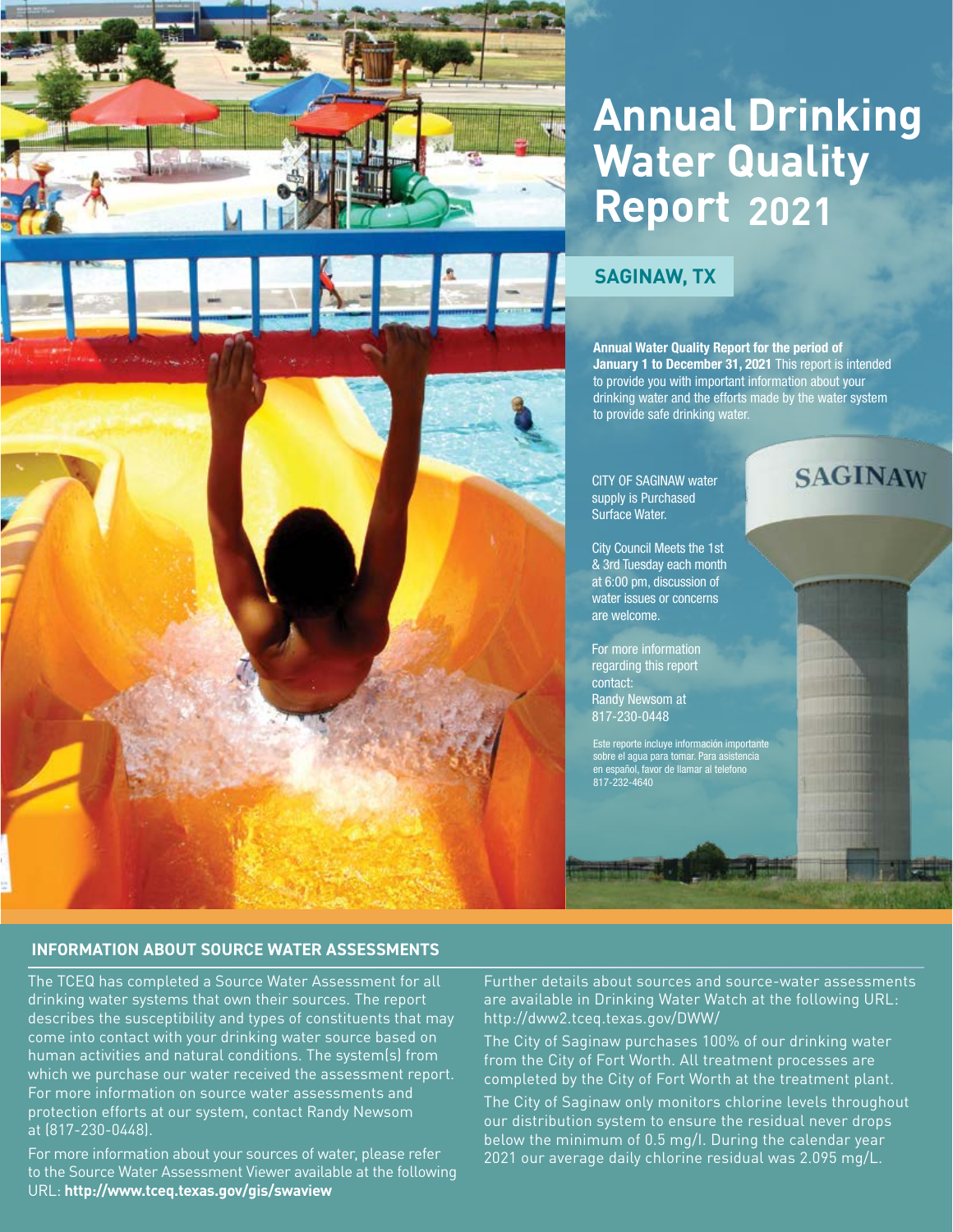# City of Saginaw Data for calendar year 2021

| <b>Disinfectant Residual Table</b> |      |                  |                                           |                       |              |                                  |                           |                                             |  |  |
|------------------------------------|------|------------------|-------------------------------------------|-----------------------|--------------|----------------------------------|---------------------------|---------------------------------------------|--|--|
| <b>Disinfectant</b>                | Year | Average<br>Level | <b>Range of Levels</b><br><b>Detected</b> | <b>MRDL</b>           | <b>MRDLG</b> | <b>Unit of</b><br><b>Measure</b> | <b>Violation</b><br>(YIN) | <b>Likely Source of Contamination</b>       |  |  |
| Chloramines                        | 2021 | 2.095 mg/L       | $0 - 5$ mg/L                              | 4                     | 4            | mq/L                             |                           | Water additive used to control<br>microbes. |  |  |
|                                    |      |                  |                                           |                       |              |                                  |                           |                                             |  |  |
| <b>Coliform Bacteria</b>           |      |                  |                                           |                       |              |                                  |                           |                                             |  |  |
|                                    |      |                  |                                           | <b>Fecal Coliform</b> |              |                                  |                           |                                             |  |  |

| <b>Maximum</b><br><b>Contaminant</b><br><b>Level Goal</b> | <b>Total Coliform</b><br><b>Maximum Contaminant</b><br>Level | <b>Highest No.</b><br>of Positive | or E. Coli<br><b>Maximum</b><br><b>Contaminant</b><br>Level | Total No. of Positive<br>E. Coli or Fecal<br><b>Coliform Samples</b> | Violation   Likely Source of Contamination |
|-----------------------------------------------------------|--------------------------------------------------------------|-----------------------------------|-------------------------------------------------------------|----------------------------------------------------------------------|--------------------------------------------|
|                                                           |                                                              |                                   |                                                             |                                                                      | Naturally present in the environment       |

#### City of Saginaw Data: 2016 Regulated Contaminants Detected

Definitions: Action Level Goal (ALG): The level of a contaminant in drinking water below which there is no known or expected risk to health. ALGs allow for a margin of safety. Action Level: The concentration of a contaminant which, if exceeded, triggers treatment or other requirements which a water system must follow.

| <b>Lead and Copper</b> | Date Sampled | <b>MCLG</b> | <b>Action</b><br>Level (AL) | 90th Percentile | # Sites<br><b>Over</b><br><b>AL</b> | <b>Units</b> | <b>Violation</b> | <b>Likely Source of</b><br><b>Contamination</b>                                                          |
|------------------------|--------------|-------------|-----------------------------|-----------------|-------------------------------------|--------------|------------------|----------------------------------------------------------------------------------------------------------|
| Lead                   | 2019         |             | 15                          | 4.3             | 0                                   | ppb          | N                | Corrosion of household<br>plumbing systems; Erosion of<br>natural deposits.                              |
| Copper                 | 2019         | 1.3         | 1.3                         | 0.51            | 0                                   | ppm          | N                | Erosion of natural deposits;<br>Leaching from wood<br>preservatives; Corrosion of<br>household plumbing. |

#### Regulated Contaminants

| <b>Disinfectants and</b><br><b>Disinfection By-</b><br><b>Products</b> | <b>Collection</b><br><b>Date</b> | <b>Highest</b><br>Level<br><b>Detected</b> | Range of<br><b>Levels</b><br><b>Detected</b> | <b>MCLG</b>              | <b>MCL</b> | <b>Units</b> | <b>Violation</b> | <b>Likely Source of</b><br><b>Contamination</b>                                                       |
|------------------------------------------------------------------------|----------------------------------|--------------------------------------------|----------------------------------------------|--------------------------|------------|--------------|------------------|-------------------------------------------------------------------------------------------------------|
| Haloacetic Acids<br>(HAA5)                                             | 2021                             |                                            | $1.9 - 8.4$                                  | No goal for the<br>total | 60         | ppb          | Ν                | By-product of drinking water<br>disinfection.                                                         |
| <b>Total Trihalomethanes</b><br>(TTHM)                                 | 2021                             | 5                                          | $1.17 - 6.28$                                | No goal for the<br>total | 80         | ppb          | Ν                | By-product of drinking water<br>disinfection.                                                         |
| <b>Inorganic</b><br><b>Contaminants</b>                                | <b>Collection</b><br><b>Date</b> | <b>Highest</b><br>Level<br><b>Detected</b> | Range of<br><b>Levels</b><br><b>Detected</b> | <b>MCLG</b>              | <b>MCL</b> | <b>Units</b> | <b>Violation</b> | <b>Likely Source of</b><br><b>Contamination</b>                                                       |
| Nitrate [measured as<br><b>Nitrogen1</b>                               | 2021                             | 0.139                                      | $0.139 -$<br>0.139                           | 10                       | 10         | ppm          | N                | Runoff from fertilizer use;<br>Leaching from septic tanks,<br>sewage; Erosion of natural<br>deposits. |

The Texas Water Development Board requires the City of Saginaw to conduct an annual water audit report. This report determines the amount of water loss that a system had throughout the year. The city submitted the 2021 report for the time period of January through December 2021. Our system lost an estimated 101,836,176 gallons of water. This loss is calculated by using events such as main breaks, theft, meter inaccuracies, Fire Department use and system maintenance. Using this data, the City of Saginaw had a 7.79% loss for the year. The city strives to have a 10% loss or lower on an annual basis. With better tracking methods, system inspections and monitoring, the city hopes to lower water loss each year. If you have any questions about the water audit, please call 817-230-0448.



#### **DEFINITIONS**

**AL (Action Level):** The concentration of a contaminant which, if exceeded, triggers treatment or other requirements which a water system must follow.

#### **MRDL (Maximum Residual Disinfectant Level):**

The highest level of a disinfectant allowed in drinking water. There is convincing evidence that addition of a disinfectant is necessary for control of microbial contaminants.

**MRDLG (Maximum Residual Disinfectant Level Goal):** The level of a drinking water disinfectant below which there is no known or expected risk to health. MRDLGs do not reflect the benefits of the use of disinfectants to control microbial contamination.

#### **MCLG (Maximum Contaminant Level Goal):** The level of a contaminant in drinking water below which there is no known or expected risk to health. MCLGs allow for a margin of safety.

**MCL (Maximum Contaminant Level):** The highest level of a contaminant that is allowed in drinking water. MCLs are set as close to the MCLGs as feasible using the best available treatment technology.

**mg/L:** Not defined here but is used in the report

**NA:** Not applicable

**ND:** Not detected

**pCi/L:** Not defined here but is used in the report

**TT (Treatment Technique):** A required process intended to reduce the level of a contaminant in drinking water.

**ppm (parts per million):** One part substance per million parts water (or milligrams per liter).

**ppb (parts per billion):** One part substance per billion parts water (or micrograms per liter).

**NTU (Nephelometric Turbidity Units):** Measurement of the clarity, or turbidity, of water.

**WTP:** Water Treatment Plant

**TOC:** Total Organic Carbon

**HAA:** Haloacetic Acids

**TTHM:** Total Trihalomethanes

**LRAA:** Local Running Annual Average

**μmhos/cm:** Not defined here but is used in the report

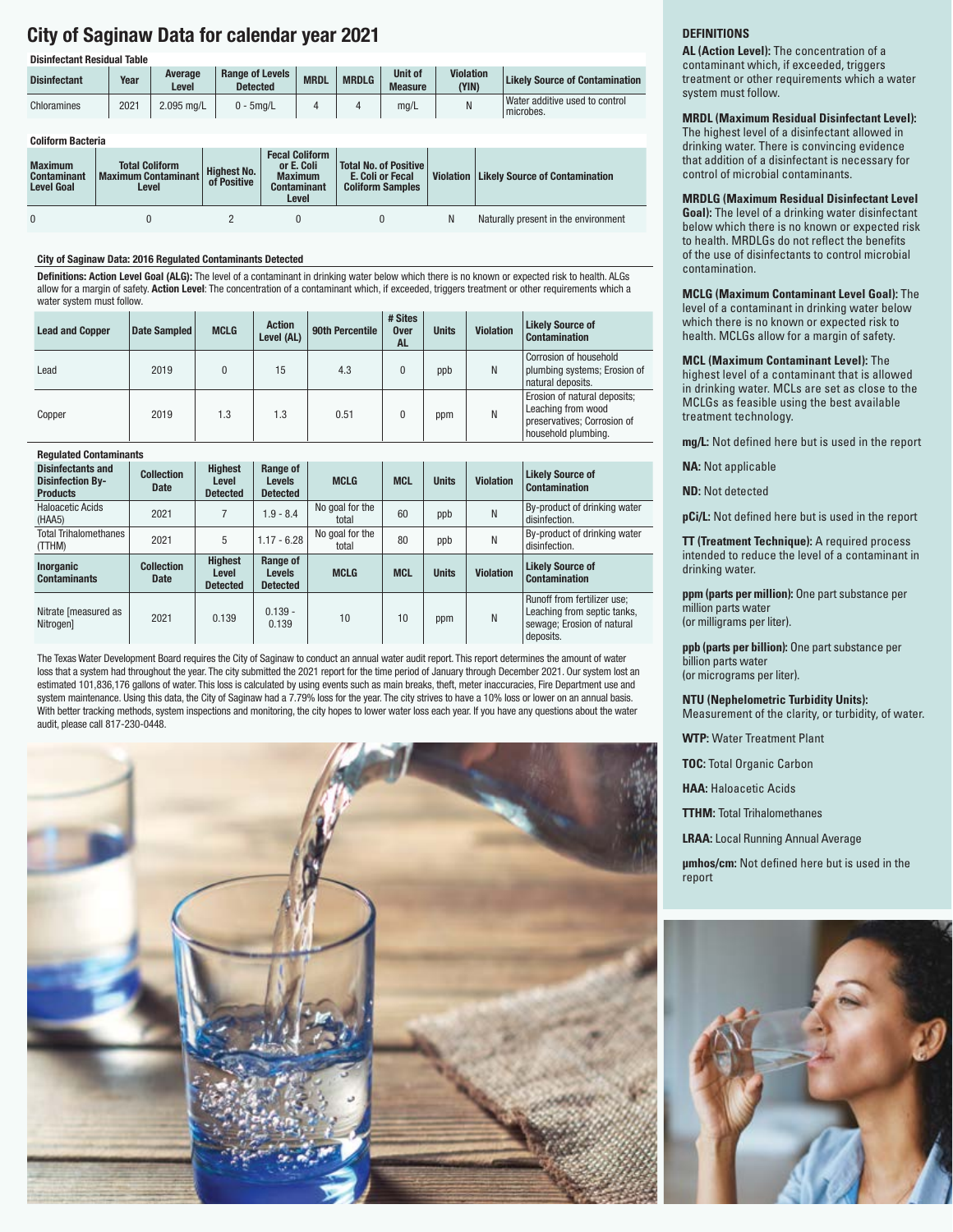## SOURCES OF DRINKING WATER

The sources of drinking water (both tap water and bottled water) include rivers, lakes, streams, ponds, reservoirs, springs, and wells. As water travels over the surface of the land or through the ground, it dissolves naturally-occurring minerals and, in some cases, radioactive material, and can pick up substances resulting from the presence of animals or from human activity.

Drinking water, including bottled water, may reasonably be expected to contain at least small amounts of some contaminants. The presence of contaminants does not necessarily indicate that water poses a health risk. More information about contaminants and potential health effects can be obtained by calling the EPAs Safe Drinking Water Hotline at (800) 426-4791.

Contaminants that may be present in source water include: Microbial contaminants, such as viruses and bacteria, which may come from sewage treatment plants, septic systems, agricultural livestock operations, and wildlife.

Inorganic contaminants, such as salts and metals, which can be naturallyoccurring or result from urban storm water runoff, industrial or domestic wastewater discharges, oil and gas production, mining, or farming.

Pesticides and herbicides, which may come from a variety of sources such as agriculture, urban storm water runoff, and residential uses.

Organic chemical contaminants, including synthetic and volatile organic chemicals, which are by-products of industrial processes and petroleum production, and can also come from gas stations, urban storm water runoff, and septic systems.

Radioactive contaminants, which can be naturally-occurring or be the result of oil and gas production and mining activities.

In order to ensure that tap water is safe to drink, the EPA prescribes regulations which limit the amount of certain contaminants in water provided by public water systems. FDA regulations establish limits for contaminants in bottled water which must provide the same protection for public health.

Contaminants may be found in drinking water that may cause taste, color, or odor problems. These types of problems are not necessarily causes for health concerns. For more information on taste, odor, or color of drinking water, please contact the system's business office.

You may be more vulnerable than the general population to certain microbial contaminants, such as Cryptosporidium, in drinking water. Infants, some elderly, or immuno-compromised persons such as those undergoing chemotherapy for cancer; persons who have undergone organ transplants; those who are undergoing treatment with steroids; and people with HIV/AIDS or other immune system disorders, can be particularly at risk from infections. You should seek advice about drinking water from your physician or health care providers additional guidelines on appropriate means to lessen the risk of infection by Cryptosporidium are available from the Safe Drinking Water Hotline (800-426-4791).

If present, elevated levels of lead can cause serious health problems, especially for pregnant women and young children. Lead in drinking water is primarily from materials and components associated with service lines and home plumbing. We are responsible for providing high quality drinking water, but we cannot control the variety of materials used in plumbing components. When your water has been sitting for several hours, you can minimize the potential for lead exposure by flushing your tap for 30 seconds to 2 minutes before using water for drinking or cooking. If you are concerned about lead in your water, you may wish to have your water tested. Information on lead in drinking water, testing methods, and steps you can take to minimize exposure is available from the Safe Drinking Water Hotline or at http:[//www.epa.gov/safewater/lead.](http://www.epa.gov/safewater/lead)



#### Microorganism testing shows low detections in raw water.

Tarrant Regional Water District monitors the raw water at all intake sites for Cryptosporidium, Giardia Lamblia and viruses. The source is human and animal fecal waste in the watershed. The 2021 sampling showed low level detections of Cryptosporidium, Giardia Lamblia and viruses in some but not all of the water supply sources. No viruses were detected. Cryptosporidium and Giardia Lamblia are removed through disinfection and/or filtration.

#### TCEQ assesses raw water supplies susceptibility.

Fort Worth uses surface water from Lake Worth, Eagle Mountain Lake, Lake Bridgeport, Richland Chambers Reservoir, Cedar Creek Reservoir, Lake Benbrook and the Clear Fork Trinity River.

Fort Worth owns Lake Worth. The U.S. Army Corps of Engineers is responsible for Benbrook Lake. The other four lakes are owned and operated by Tarrant Regional Water District.

The Texas Commission on Environmental Quality completed an assessment of Fort Worth's source waters. TCEQ classified the risk to our source waters as high for most contaminants.

High susceptibility means there are activities near the source water or watershed make it very likely that chemical constituents may come into contact with the source water. It does not mean that there are any health risks present.

Tarrant Regional Water District, from which Fort Worth purchases its water, received the assessment reports.

For more information on source water assessments and protection efforts at our system, contact Stacy Walters at 817-392-8203

Further details about the sourcewater assessments are available in the Texas Commission on Environmental Quality's Drinking Water Watch database.

http://dww2.tceq.texas.gov/ DWW/JSP/SWAP.jsp?tinwsys\_is number=5802&tinwsys\_st\_ code=TX&wsnumber=TX2200012%20 %20%20&DWWState=TX